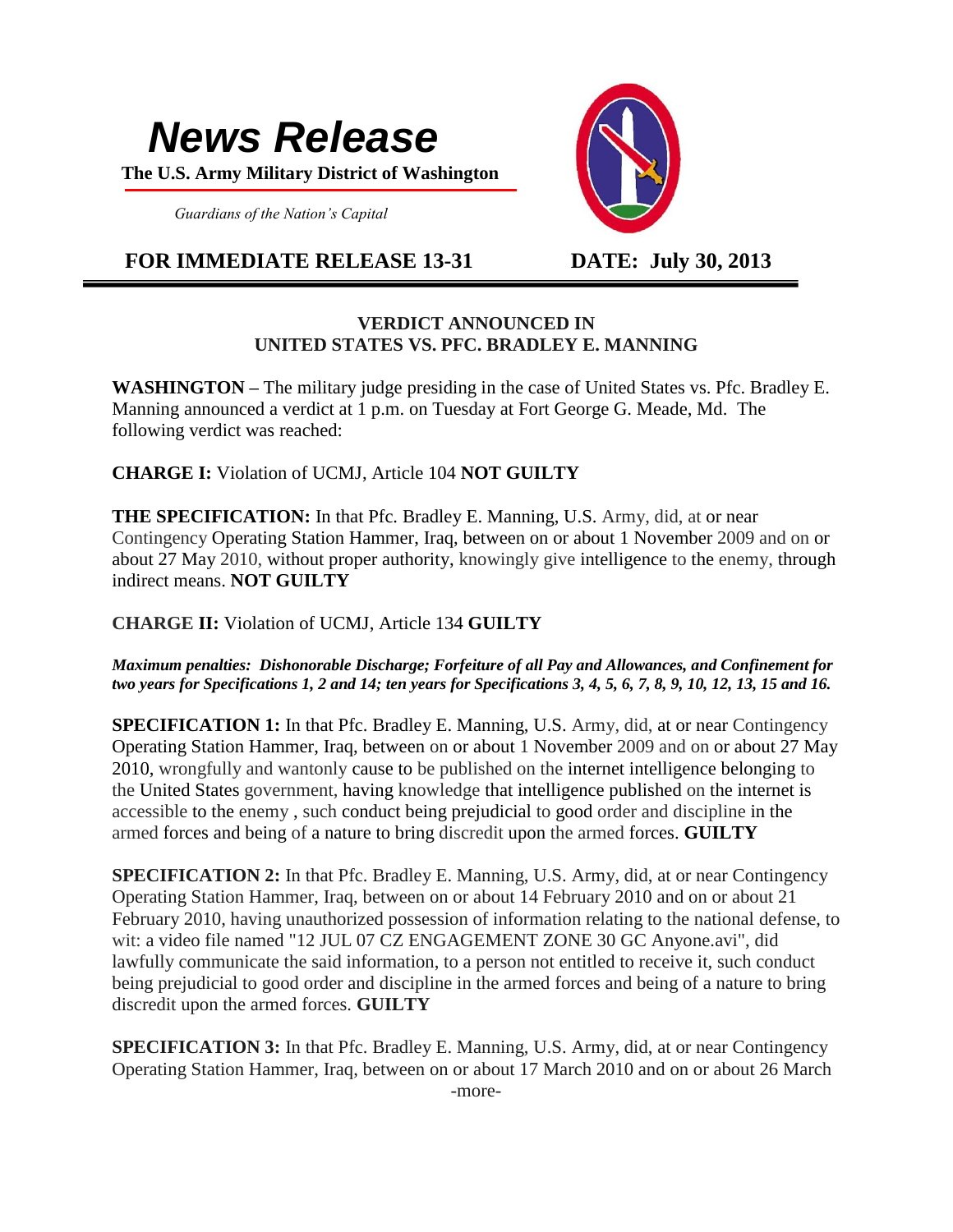2010, having unauthorized possession of information relating to the national defense, to wit: more than one classified memorandum produced by a United States government intelligence agency, with reason to believe such information could be used to the injury of the United States or to the advantage of any foreign nation, willfully communicate, deliver, transmit, or cause to be communicated, delivered, or transmitted, the said information, to a person not entitled to receive it, in violation of 18 U.S. Code Section 793(e), such conduct being prejudicial to good order and discipline in the armed forces and being of a nature to bring discredit upon the armed forces. **GUILTY**

**SPECIFICATION 4:** In that Pfc. Bradley E. Manning, U.S. Army, did, at or near Contingency Operating Station Hammer, Iraq, between on or about 31 December 2009 and on or about 5 January 2010, steal, purloin, or knowingly convert to his use or the use of another, a record or thing of value of the United States or of a department or agency thereof, to wit: the Combined Information Data Network Exchange Iraq database containing more than 380,000 records belonging to the United States government, of a value of more than \$1,000, in violation of 18 U.S. Code Section 641, such conduct being prejudicial to good order and discipline in the armed forces and being of a nature to bring discredit upon the armed forces. **GUILTY**

**SPECIFICATION 5:** In that Pfc. Bradley E. Manning, U.S. Army, did, at or near Contingency Operating Station Hammer, Iraq, between on or about 31 December 2009 and on or about 9 February 2010, having unauthorized possession of information relating to the national defense, to wit: more than twenty classified records from the Combined Information Data Network Exchange Iraq database, with reason to believe such information could be used to the injury of the United States or to the advantage of any foreign nation, willfully communicate, deliver, transmit, or cause to be communicated, delivered, or transmitted, the said information, to a person not entitled to receive it, in violation of 18 U.S. Code Section 793(e), such conduct being prejudicial to good order and discipline in the armed forces and being of a nature to bring discredit upon the armed forces . **GUILTY**

**SPECIFICATION 6:** In that Pfc. Bradley E. Manning, U.S. Army, did , at or near Contingency Operating Station Hammer, Iraq, between on or about 31 December 2009 and on or about 8 January 2010, steal, purloin, or knowingly convert to his use or the use of another, a record or thing of value of the United States or of a department or agency thereof, to wit: the Combined Information Data Network Exchange Afghanistan database containing more than 90,000 records belonging to the United States government, of a value of more than \$1,000, in violation of 18 U.S. Code Section 641, such conduct being prejudicial to good order and discipline in the armed forces and being of a nature to bring discredit upon the armed forces. **GUILTY**

**SPECIFICATION 7:** In that Pfc. Bradley E. Manning, U. S. Army, did, at or near Contingency Operating Station Hammer, Iraq, between on or about 31 December 2009 and on or about 9 February 2010, having unauthorized possession of information relating to the national defense, to wit : more than twenty classified records from the Combined Information Data Network Exchange Afghanistan database, with reason to believe such information could be used to the injury of the United States or to the advantage of any foreign nation, willfully communicate,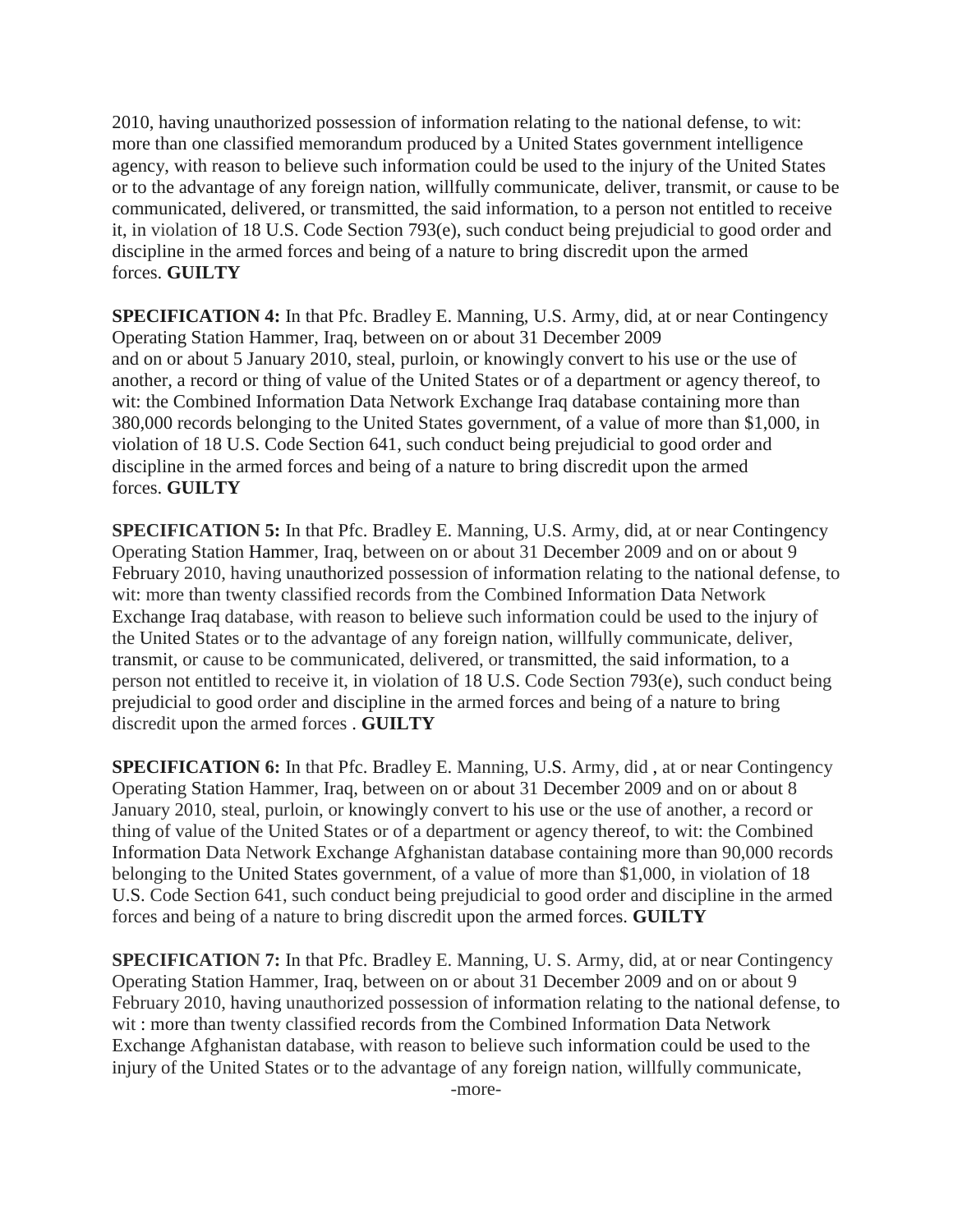deliver, transmit, or -cause to be communicated, delivered, or transmitted, the said information, to a person not entitled to receive it, in violation of 18 U. S. Code Section 793(e), such conduct being prejudicial to good order and discipline in the armed forces and being of a nature to bring discredit upon the armed forces. **GUILTY**

**SPECIFICATION 8:** In that Pfc. Bradley E. Manning, U.S. Army, did, at or near Contingency Operating Station Hammer, Iraq, on or about 8 March 2010, steal, purloin, or knowingly convert to his use or the use of another, a record or thing of value of the United States or of a department or agency thereof, to wit: a United States Southern Command database containing more than 700 records belonging to the United States government, of a value of more than \$1,000, in violation of 18 U.S. Code Section 641, such conduct being prejudicial to good order and discipline in the armed forces and being of a nature to bring discredit upon the armed forces. **GUILTY**

**SPECIFICATION 9:** In that Pfc. Bradley E. Manning, U.S. Army, did, at or near Contingency Operating Station Hammer, Iraq, between on or about 8 March 2010 and on or about 27 May 2010, having unauthorized possession of information relating to the national defense, to wit: more than three classified records from a United States Southern Command database, with reason to believe such information could be used to the injury of the United States or to the advantage of any foreign nation, willfully communicate, deliver, transmit, or cause to be communicated, delivered, or transmitted, the said information, to a person not entitled to receive it, in violation of 18 U.S. Code Section 793(e), such conduct being prejudicial to good order and discipline in the armed forces and being of a nature to bring discredit upon the armed forces. **GUILTY**

**SPECIFICATION 10:** In that Pfc. Bradley E. Manning, U.S. Army, did, at or near Contingency Operating Station Hammer, Iraq, between on or about 11 April 2010 and on or about 27 May 2010, having unauthorized possession of information relating to the national defense, to wit: more than five classified records relating to a military operation in Farah Province, Afghanistan occurring on or about 4 May 2009, with reason to believe such information could be used to the injury of the United States or to the advantage of any foreign nation, willfully communicate, deliver, transmit, or cause to be communicated, delivered, or transmitted, the said information, to a person not entitled to receive it, in violation of 18 U.S. Code Section 793(e), such conduct being prejudicial to good order and discipline in the armed forces and being of a nature to bring discredit upon the armed forces. **GUILTY**

**SPECIFICATION 11:** In that Pfc. Bradley E. Manning, U.S. Army, did, at or near Contingency Operating Station Hammer, Iraq, between on or about 1 November 2009 and on or about 8 January 2010, having unauthorized possession of information relating to the national defense, to wit : a file named "BE22 PAX. zip" containing a video named "BE22 PAX.wmv", with reason to believe such information could be used to . the injury of the United States or to the advantage of any foreign nation, willful l y communicate, deliver, transmit, or cause to be communicated, delivered, or transmitted, the said information, to a person not entitled to receive it, in violation of 18 U.S. Code Section 793(e), such conduct being prejudicial to good order and discipline in the armed forces and being of a nature to bring discredit upon the armed forces. **NOT GUILTY** -more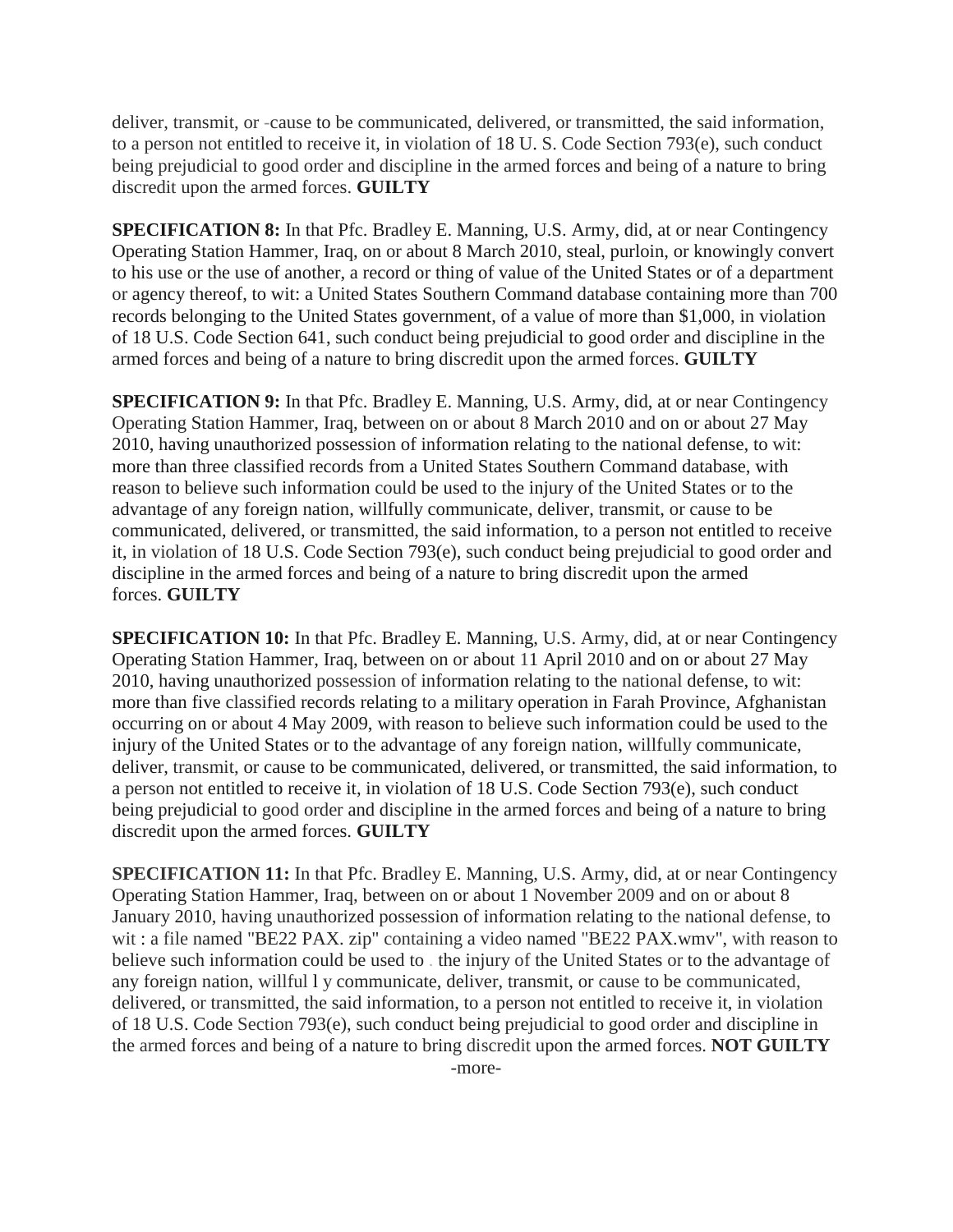**SPECIFICATION 12:** In that Pfc. Bradley E. Manning, U.S. Army, did, at or near Contingency Operating Station Hammer, Iraq, between on or about 28 March 2010 and on or about 4 May 2010 , steal, purloin, or knowingly convert to his use or the use of another, a record or thing of value of the United States or of a department or agency thereof, to wit: the Department of State Net-Centric Diplomacy database containing more than 250,000 records belonging to the United States government, of a value of more than \$1,000, in violation of 18 U.S. Code Section 641, such conduct being prejudicial to good order and discipline in the armed forces and being of a nature to bring discredit upon the armed forces. **GUILTY**

**SPECIFICATION 13:** In that Pfc. Bradley E. Manning, U.S. Army, did, at or near Contingency Operating Station Hammer, Iraq, between on or about 28 March 2010 and on or about 27 May 2010, having knowingly exceeded authorized access on a Secret Internet Protocol Router Network computer, and by means of such conduct having obtained information that has been determined by the United States government pursuant to an Executive Order or statute to require protection against unauthorized disclosure for reasons of national defense or foreign relations, to wit: more than seventy-five classified United States Department of State cables, willfully communicate, deliver, transmit, or cause to be communicated, delivered, or transmitted the said information, to a person not entitled to receive it, with reason to believe that such information so obtained could be used to the injury of the United States, or to the advantage of any foreign nation, in violation of 18 U.S. Code Section 1030(a) (1), such conduct being prejudicial to good order and discipline in the armed forces and being of a nature to bring discredit upon the armed forces. **GUILTY**

**SPECIFICATION 14:** In that Pfc. Bradley E. Manning, U.S. Army, did, at or near Contingency Operating Station Hammer, Iraq, between on or about 14 February 2010 and on or about 15 February 2010, having knowingly accessed on a Secret Internet Protocol Router Network computer, and by means of such conduct having obtained information that has been determined by the United States government pursuant to an Executive Order or statute to require protection against unauthorized disclosure for reasons of national defense or foreign relations, to wit: a classified Department of State cable titled "Reykjavik-13", willfully communicate, deliver, transmit, or cause to be communicated, delivered, or transmitted the said information, to a person not entitled to receive it, such conduct being prejudicial to good order and discipline in the armed forces and being of a nature to bring discredit upon the armed forces. **GUILTY**

**SPECIFICATION 15:** In that Pfc. Bradley E. Manning, U.S. Army, did, at or near Contingency Operating Station Hammer, Iraq, between on or about 15 February 2010 and on or about 15 March 2010, having unauthorized possession of information relating to the national defense, to wit: a classified record produced by a United States Army intelligence organization, dated 18 March 2008, with reason to believe such information could be used to the injury of the United States or to the advantage of any foreign nation, willfully communicate, deliver, transmit, or cause to be communicated, delivered, or transmitted, the said information, to a person not entitled to receive it, in violation of 18 U.S. Code Section 793(e), such conduct being prejudicial to good order and discipline in the armed forces and being of a nature to bring discredit upon the armed forces. **GUILTY**